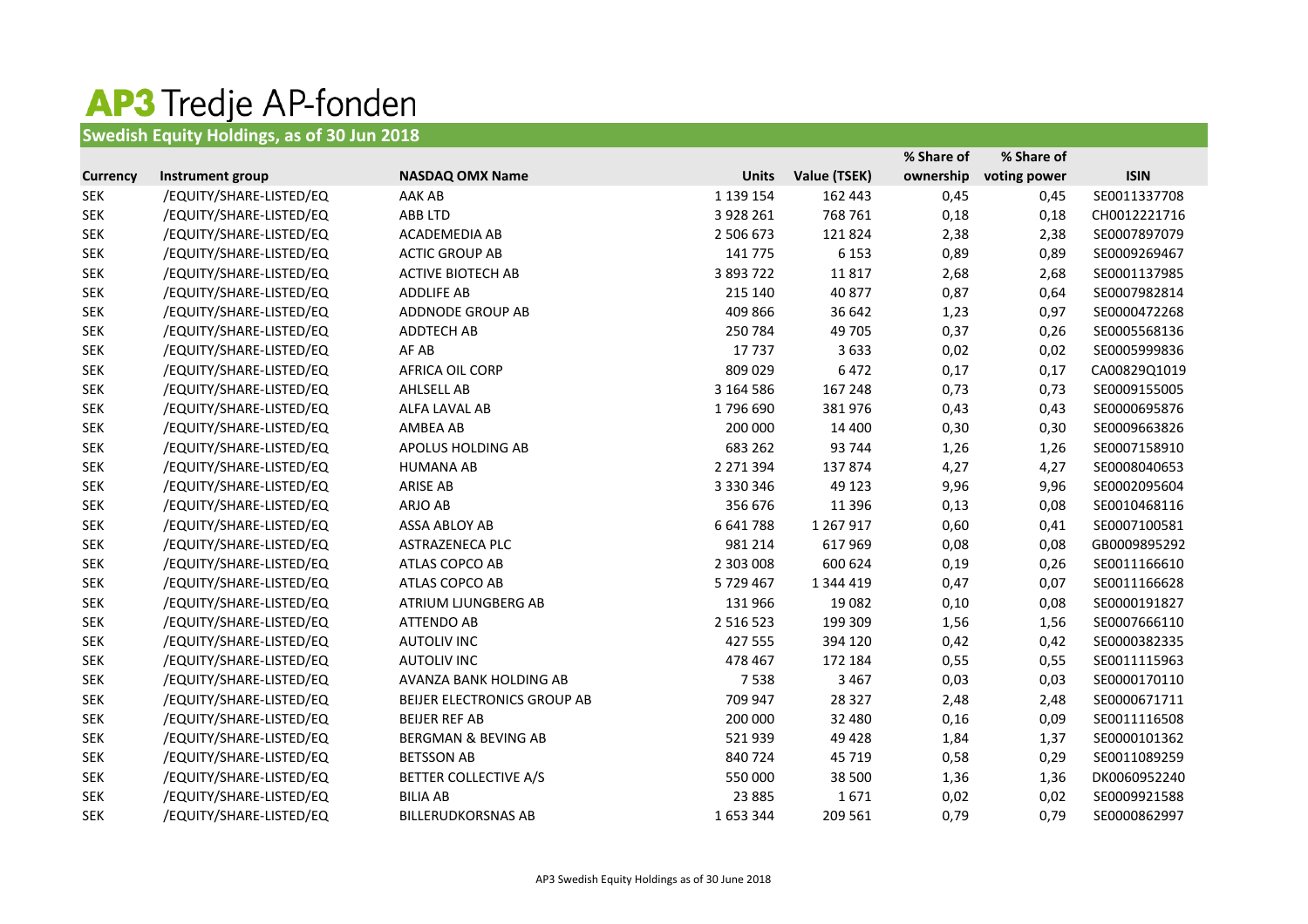| <b>Swedish Equity Holdings, as of 30 Jun 2018</b> |                         |                                   |               |              |            |              |              |
|---------------------------------------------------|-------------------------|-----------------------------------|---------------|--------------|------------|--------------|--------------|
|                                                   |                         |                                   |               |              | % Share of | % Share of   |              |
| <b>Currency</b>                                   | Instrument group        | <b>NASDAQ OMX Name</b>            | <b>Units</b>  | Value (TSEK) | ownership  | voting power | <b>ISIN</b>  |
| <b>SEK</b>                                        | /EQUITY/SHARE-LISTED/EQ | <b>BIOARCTIC AB</b>               | 4 0 7 6 4 7 3 | 88 867       | 4,63       | 1,87         | SE0010323311 |
| <b>SEK</b>                                        | /EQUITY/SHARE-LISTED/EQ | <b>BIOGAIA AB</b>                 | 315 304       | 125 964      | 1,82       | 1,31         | SE0000470395 |
| <b>SEK</b>                                        | /EQUITY/SHARE-LISTED/EQ | <b>BIOTAGE AB</b>                 | 533 311       | 61 2 2 4     | 0,82       | 0,82         | SE0000454746 |
| <b>SEK</b>                                        | /EQUITY/SHARE-LISTED/EQ | AXFOOD AB                         | 379 178       | 65 3 32      | 0,18       | 0,18         | SE0006993770 |
| <b>SEK</b>                                        | /EQUITY/SHARE-LISTED/EQ | D CARNEGIE & CO AB                | 222 190       | 32 262       | 0,24       | 0,19         | SE0005594728 |
| <b>SEK</b>                                        | /EQUITY/SHARE-LISTED/EQ | <b>BOLIDEN AB</b>                 | 1872 105      | 544 034      | 0,68       | 0,68         | SE0011088665 |
| <b>SEK</b>                                        | /EQUITY/SHARE-LISTED/EQ | <b>BONAVA AB</b>                  | 513 569       | 53 976       | 0,47       | 0,23         | SE0008091581 |
| <b>SEK</b>                                        | /EQUITY/SHARE-LISTED/EQ | <b>BONESUPPORT HOLDING AB/OLD</b> | 4 046 550     | 39 5 7 5     | 7,96       | 7,96         | SE0009858152 |
| <b>SEK</b>                                        | /EQUITY/SHARE-LISTED/EQ | <b>BOULE DIAGNOSTICS AB</b>       | 1 320 000     | 98 987       | 6,80       | 6,80         | SE0011231158 |
| <b>SEK</b>                                        | /EQUITY/SHARE-LISTED/EQ | <b>BRAVIDA HOLDING AB</b>         | 56 047        | 3988         | 0,03       | 0,03         | SE0007491303 |
| <b>SEK</b>                                        | /EQUITY/SHARE-LISTED/EQ | <b>BTS GROUP AB</b>               | 947 803       | 116 106      | 5,02       | 3,57         | SE0000805426 |
| <b>SEK</b>                                        | /EQUITY/SHARE-LISTED/EQ | <b>BUFAB AB</b>                   | 9 0 0 7       | 1021         | 0,02       | 0,02         | SE0005677135 |
| <b>SEK</b>                                        | /EQUITY/SHARE-LISTED/EQ | <b>BULTEN AB</b>                  | 560 125       | 58 477       | 2,66       | 2,66         | SE0003849223 |
| <b>SEK</b>                                        | /EQUITY/SHARE-LISTED/EQ | <b>BURE EQUITY AB</b>             | 13 4 95       | 1 3 6 6      | 0,02       | 0,02         | SE0000195810 |
| <b>SEK</b>                                        | /EQUITY/SHARE-LISTED/EQ | <b>BYGGMAX GROUP AB</b>           | 20835         | 813          | 0,03       | 0,03         | SE0003303627 |
| <b>SEK</b>                                        | /EQUITY/SHARE-LISTED/EQ | <b>CAMURUS AB</b>                 | 6058          | 576          | 0,02       | 0,02         | SE0007692850 |
| <b>SEK</b>                                        | /EQUITY/SHARE-LISTED/EQ | <b>CAPIO AB</b>                   | 566 696       | 24 3 11      | 0,40       | 0,40         | SE0007185681 |
| <b>SEK</b>                                        | /EQUITY/SHARE-LISTED/EQ | <b>CARL BENNET AB</b>             | 466 267       | 31 100       | 1,32       | 0,90         | SE0000119299 |
| <b>SEK</b>                                        | /EQUITY/SHARE-LISTED/EQ | CASTELLUM AB                      | 1798428       | 261 042      | 0,66       | 0,66         | SE0000379190 |
| <b>SEK</b>                                        | /EQUITY/SHARE-LISTED/EQ | <b>CATENA MEDIA PLC</b>           | 151 210       | 18 5 84      | 0,28       | 0,28         | MT0001000109 |
| <b>SEK</b>                                        | /EQUITY/SHARE-LISTED/EQ | <b>CELLAVISION AB</b>             | 117 000       | 20 943       | 0,49       | 0,49         | SE0000683484 |
| <b>SEK</b>                                        | /EQUITY/SHARE-LISTED/EQ | <b>CHERRY AB</b>                  | 16 644        | 1 0 0 7      | 0,02       | 0,01         | SE0010133256 |
| <b>SEK</b>                                        | /EQUITY/SHARE-LISTED/EQ | <b>CLAS OHLSON AB</b>             | 12 747        | 909          | 0,02       | 0,01         | SE0000584948 |
| <b>SEK</b>                                        | /EQUITY/SHARE-LISTED/EQ | <b>CLOETTA AB</b>                 | 262 927       | 7 1 4 6      | 0,09       | 0,08         | SE0002626861 |
| <b>SEK</b>                                        | /EQUITY/SHARE-LISTED/EQ | <b>COLLECTOR AB</b>               | 11521         | 698          | 0,01       | 0,01         | SE0007048020 |
| <b>SEK</b>                                        | /EQUITY/SHARE-LISTED/EQ | COM HEM HOLDING AB                | 42 30 6       | 6 1 6 0      | 0,02       | 0,02         | SE0005999778 |
| <b>SEK</b>                                        | /EQUITY/SHARE-LISTED/EQ | <b>CONCENTRIC AB</b>              | 315 573       | 48 5 35      | 0,79       | 0,79         | SE0003950864 |
| <b>SEK</b>                                        | /EQUITY/SHARE-LISTED/EQ | <b>PROBIAB</b>                    | 1814          | 658          | 0,02       | 0,02         | SE0001280355 |
| <b>SEK</b>                                        | /EQUITY/SHARE-LISTED/EQ | DIOS FASTIGHETER AB               | 24 311        | 1 3 0 7      | 0,02       | 0,02         | SE0001634262 |
| <b>SEK</b>                                        | /EQUITY/SHARE-LISTED/EQ | <b>DOMETIC GROUP AB</b>           | 1666129       | 146 619      | 0,56       | 0,56         | SE0007691613 |
| <b>SEK</b>                                        | /EQUITY/SHARE-LISTED/EQ | <b>DUSTIN GROUP AB</b>            | 19 2 54       | 1554         | 0,02       | 0,02         | SE0006625471 |
| <b>SEK</b>                                        | /EQUITY/SHARE-LISTED/EQ | ELECTROLUX AB                     | 2 9 2 4 6 9 8 | 596 638      | 0,95       | 0,76         | SE0000103814 |
| <b>SEK</b>                                        | /EQUITY/SHARE-LISTED/EQ | <b>ELEKTA AB</b>                  | 2 344 966     | 276 706      | 0,61       | 0,45         | SE0000163628 |
| <b>SEK</b>                                        | /EQUITY/SHARE-LISTED/EQ | <b>ELTEL AB</b>                   | 530 297       | 11932        | 0,34       | 0,34         | SE0006509949 |
| <b>SEK</b>                                        | /EQUITY/SHARE-LISTED/EQ | <b>EPIROC AB</b>                  | 2 131 448     | 200 335      | 0,18       | 0,25         | SE0011166933 |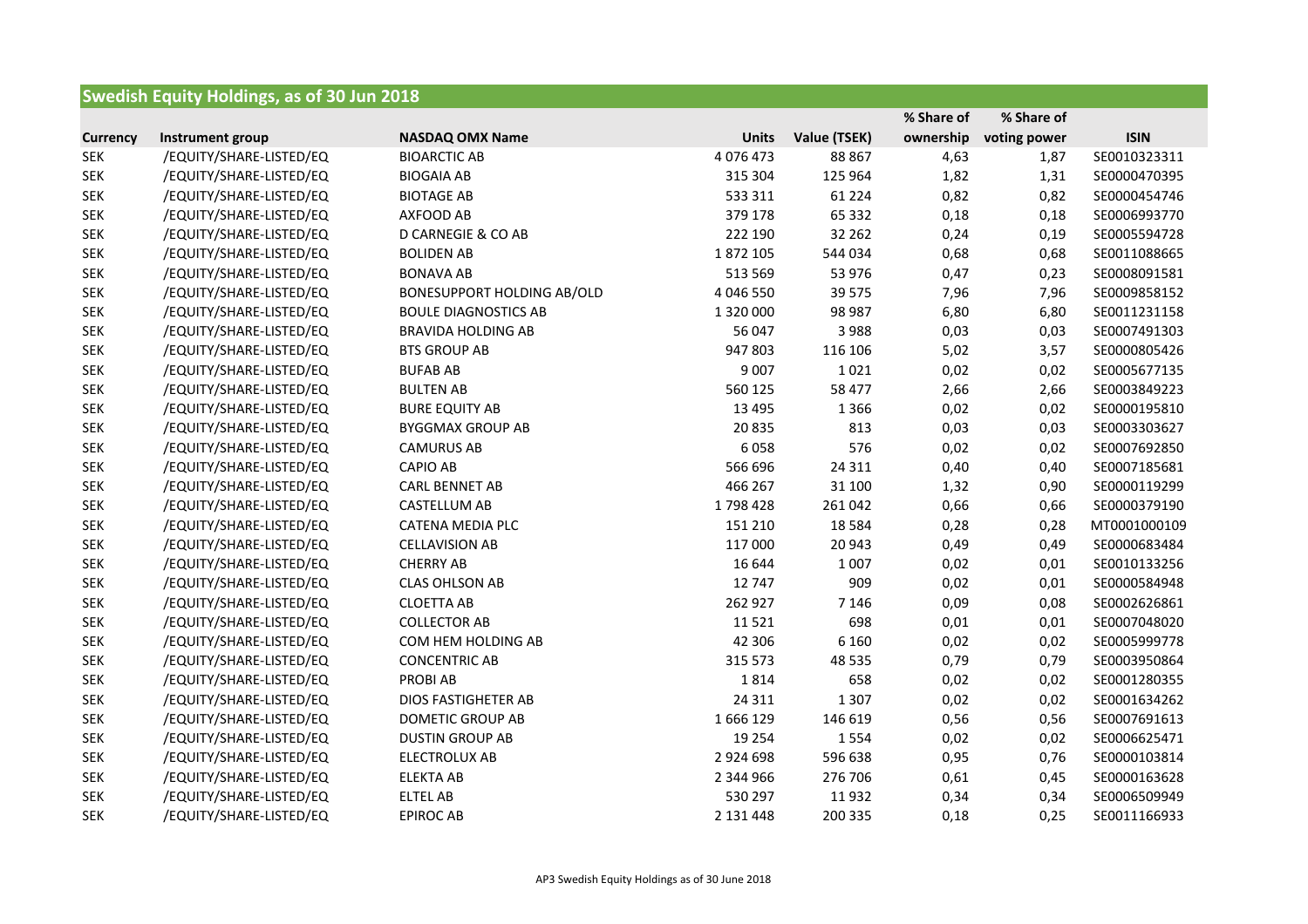## **Swedish Equity Holdings, as of 30 Jun 2018**

|                 |                         |                                     |              |              | % Share of | % Share of   |              |
|-----------------|-------------------------|-------------------------------------|--------------|--------------|------------|--------------|--------------|
| <b>Currency</b> | Instrument group        | <b>NASDAQ OMX Name</b>              | <b>Units</b> | Value (TSEK) | ownership  | voting power | <b>ISIN</b>  |
| <b>SEK</b>      | /EQUITY/SHARE-LISTED/EQ | <b>EPIROC AB</b>                    | 5917987      | 485 275      | 0,49       | 0,07         | SE0011166941 |
| <b>SEK</b>      | /EQUITY/SHARE-LISTED/EQ | <b>SCANDIC HOTELS GROUP AB</b>      | 1042030      | 80 497       | 1,01       | 1,01         | SE0007640156 |
| <b>SEK</b>      | /EQUITY/SHARE-LISTED/EQ | <b>ESSITY AB</b>                    | 5 868 972    | 1 298 217    | 0,84       | 0,46         | SE0009922164 |
| <b>SEK</b>      | /EQUITY/SHARE-LISTED/EQ | <b>EVOLUTION GAMING GROUP AB</b>    | 277023       | 154 302      | 0,77       | 0,77         | SE0006826046 |
| <b>SEK</b>      | /EQUITY/SHARE-LISTED/EQ | <b>FABEGE AB</b>                    | 1778 454     | 190 081      | 0,54       | 0,54         | SE0011166974 |
| <b>SEK</b>      | /EQUITY/SHARE-LISTED/EQ | <b>FAGERHULT AB</b>                 | 701 620      | 53 814       | 0,61       | 0,61         | SE0010048884 |
| <b>SEK</b>      | /EQUITY/SHARE-LISTED/EQ | <b>FASTIGHETS AB BALDER</b>         | 671 405      | 156 974      | 0,37       | 0,24         | SE0000455057 |
| <b>SEK</b>      | /EQUITY/SHARE-LISTED/EQ | <b>FINGERPRINT CARDS AB</b>         | 2 499 668    | 17 118       | 0,80       | 0,68         | SE0008374250 |
| <b>SEK</b>      | /EQUITY/SHARE-LISTED/EQ | <b>GARO AB</b>                      | 527 476      | 90 620       | 5,27       | 5,27         | SE0008008262 |
| <b>SEK</b>      | /EQUITY/SHARE-LISTED/EQ | <b>GETINGE AB</b>                   | 1558389      | 127 009      | 0,57       | 0,36         | SE0000202624 |
| <b>SEK</b>      | /EQUITY/SHARE-LISTED/EQ | <b>GRANGES AB</b>                   | 129 247      | 15 16 1      | 0,17       | 0,17         | SE0006288015 |
| <b>SEK</b>      | /EQUITY/SHARE-LISTED/EQ | <b>GREEN LANDSCAPING HOLDING AB</b> | 1651000      | 42 5 96      | 4,65       | 4,65         | SE0010985028 |
| <b>SEK</b>      | /EQUITY/SHARE-LISTED/EQ | RADISSON HOSPITALITY AB             | 14 08 6      | 405          | 0,01       | 0,01         | SE0001857533 |
| <b>SEK</b>      | /EQUITY/SHARE-LISTED/EQ | <b>HALDEX AB</b>                    | 13 5 7 1     | 1 2 0 8      | 0,03       | 0,03         | SE0000105199 |
| <b>SEK</b>      | /EQUITY/SHARE-LISTED/EQ | HANSA MEDICAL AB                    | 832 474      | 168 326      | 2,17       | 2,18         | SE0002148817 |
| <b>SEK</b>      | /EQUITY/SHARE-LISTED/EQ | <b>HEMFOSA FASTIGHETER AB</b>       | 674 540      | 70 692       | 0,38       | 0,40         | SE0007126115 |
| <b>SEK</b>      | /EQUITY/SHARE-LISTED/EQ | <b>HENNES &amp; MAURITZ AB</b>      | 9 693 525    | 1 294 086    | 0,59       | 0,28         | SE0000106270 |
| <b>SEK</b>      | /EQUITY/SHARE-LISTED/EQ | <b>HEXAGON AB</b>                   | 1626666      | 812 520      | 0,45       | 0,32         | SE0000103699 |
| <b>SEK</b>      | /EQUITY/SHARE-LISTED/EQ | <b>HEXPOL AB</b>                    | 1 156 565    | 107 792      | 0,34       | 0,24         | SE0007074281 |
| <b>SEK</b>      | /EQUITY/SHARE-LISTED/EQ | HIQ INTERNATIONAL AB                | 531 301      | 32 946       | 0,95       | 0,95         | SE0011062728 |
| <b>SEK</b>      | /EQUITY/SHARE-LISTED/EQ | HMS NETWORKS AB                     | 867 631      | 132 921      | 1,85       | 1,85         | SE0009997018 |
| <b>SEK</b>      | /EQUITY/SHARE-LISTED/EQ | <b>HOIST FINANCE AB</b>             | 19078        | 1 2 5 0      | 0,02       | 0,02         | SE0006887063 |
| <b>SEK</b>      | /EQUITY/SHARE-LISTED/EQ | <b>HOLMEN AB</b>                    | 805 607      | 163 981      | 0,48       | 0,14         | SE0011090018 |
| <b>SEK</b>      | /EQUITY/SHARE-LISTED/EQ | <b>HUFVUDSTADEN AB</b>              | 819 735      | 105 172      | 0,39       | 0,08         | SE0000170375 |
| <b>SEK</b>      | /EQUITY/SHARE-LISTED/EQ | HUSQVARNA AB                        | 3 107 496    | 264 199      | 0,54       | 0,20         | SE0001662230 |
| <b>SEK</b>      | /EQUITY/SHARE-LISTED/EQ | IAR SYSTEMS GROUP AB                | 612 080      | 169 546      | 4,50       | 4,22         | SE0005851706 |
| <b>SEK</b>      | /EQUITY/SHARE-LISTED/EQ | ICA-HANDLARNAS FORBUND AB           | 171580       | 47 133       | 0,09       | 0,09         | SE0000652216 |
| <b>SEK</b>      | /EQUITY/SHARE-LISTED/EQ | <b>INDUSTRIVARDEN AB</b>            | 861 234      | 156 142      | 0,20       | 0,30         | SE0000190126 |
| <b>SEK</b>      | /EQUITY/SHARE-LISTED/EQ | <b>INDUSTRIVARDEN AB</b>            | 1538636      | 267 261      | 0,35       | 0,05         | SE0000107203 |
| <b>SEK</b>      | /EQUITY/SHARE-LISTED/EQ | <b>INDUTRADE AB</b>                 | 26 4 34      | 5 6 5 7      | 0,02       | 0,02         | SE0001515552 |
| <b>SEK</b>      | /EQUITY/SHARE-LISTED/EQ | INFANT BACTERIAL THERAPEUTICS AB    | 510 000      | 77520        | 4,54       | 3,49         | SE0008015259 |
| <b>SEK</b>      | /EQUITY/SHARE-LISTED/EQ | <b>INSTALCO INTRESSENTER AB</b>     | 1974 264     | 116 087      | 4,11       | 4,11         | SE0009664253 |
| <b>SEK</b>      | /EQUITY/SHARE-LISTED/EQ | <b>INTRUM AB</b>                    | 580881       | 120 765      | 0,44       | 0,44         | SE0000936478 |
| <b>SEK</b>      | /EQUITY/SHARE-LISTED/EQ | <b>INVESTMENT AB LATOUR</b>         | 101 772      | 9862         | 0,02       | 0,01         | SE0010100958 |
| <b>SEK</b>      | /EQUITY/SHARE-LISTED/EQ | <b>INVESTMENT AB ORESUND</b>        | 10 187       | 1 2 8 2      | 0,02       | 0,02         | SE0008321608 |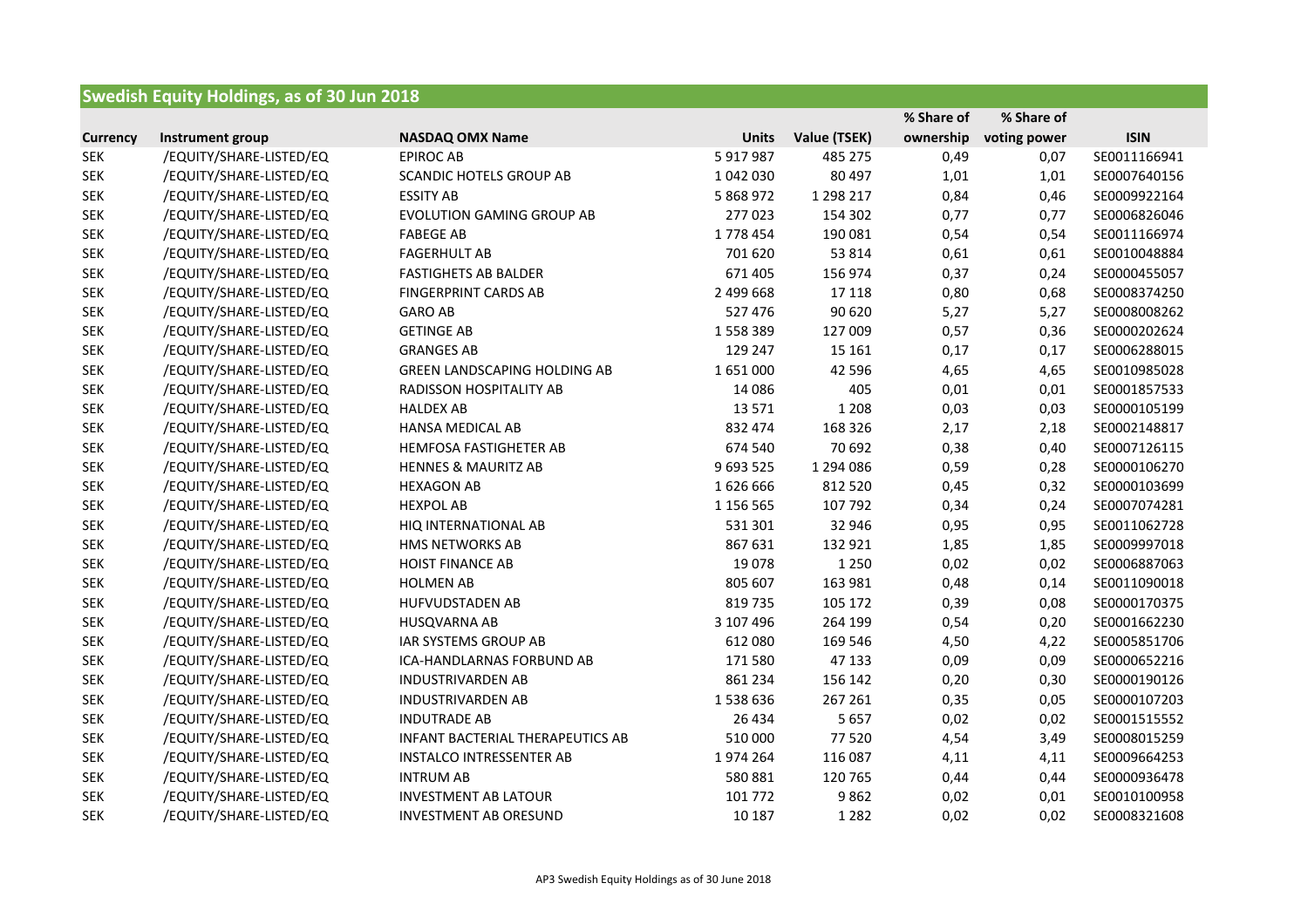| <b>Swedish Equity Holdings, as of 30 Jun 2018</b> |                         |                                    |               |              |            |              |              |
|---------------------------------------------------|-------------------------|------------------------------------|---------------|--------------|------------|--------------|--------------|
|                                                   |                         |                                    |               |              | % Share of | % Share of   |              |
| <b>Currency</b>                                   | Instrument group        | <b>NASDAQ OMX Name</b>             | <b>Units</b>  | Value (TSEK) | ownership  | voting power | <b>ISIN</b>  |
| <b>SEK</b>                                        | /EQUITY/SHARE-LISTED/EQ | <b>INVESTOR AB</b>                 | 1 0 9 4 5 5 8 | 395 354      | 0,14       | 0,31         | SE0000107401 |
| <b>SEK</b>                                        | /EQUITY/SHARE-LISTED/EQ | <b>INVESTOR AB</b>                 | 4 164 097     | 1519479      | 0,54       | 0,12         | SE0000107419 |
| <b>SEK</b>                                        | /EQUITY/SHARE-LISTED/EQ | <b>INWIDO AB</b>                   | 16 0 56       | 1029         | 0,03       | 0,03         | SE0006220018 |
| <b>SEK</b>                                        | /EQUITY/SHARE-LISTED/EQ | <b>IRLAB THERAPEUTICS AB</b>       | 240 000       | 57 120       | 2,96       | 2,96         | SE0009242225 |
| <b>SEK</b>                                        | /EQUITY/SHARE-LISTED/EQ | <b>ITAB SHOP CONCEPT AB</b>        | 1514037       | 53 748       | 1,48       | 0,50         | SE0008375117 |
| <b>SEK</b>                                        | /EQUITY/SHARE-LISTED/EQ | JM AB                              | 442 007       | 70721        | 0,62       | 0,62         | SE0000806994 |
| <b>SEK</b>                                        | /EQUITY/SHARE-LISTED/EQ | <b>KABE AB</b>                     | 83 210        | 13 4 38      | 0,92       | 0,58         | SE0000107724 |
| <b>SEK</b>                                        | /EQUITY/SHARE-LISTED/EQ | <b>KARO PHARMA AB</b>              | 999 999       | 29 600       | 0,61       | 0,61         | SE0007464888 |
| <b>SEK</b>                                        | /EQUITY/SHARE-LISTED/EQ | KAROLINSKA DEVELOPMENT AB          | 7 624 406     | 60 690       | 11,84      | 9,78         | SE0002190926 |
| <b>SEK</b>                                        | /EQUITY/SHARE-LISTED/EQ | KINDRED GROUP PLC                  | 1558427       | 175 791      | 0,68       | 0,68         | SE0007871645 |
| <b>SEK</b>                                        | /EQUITY/SHARE-LISTED/EQ | <b>KINNEVIK AB</b>                 | 1780339       | 546 386      | 0,65       | 0,31         | SE0008373906 |
| <b>SEK</b>                                        | /EQUITY/SHARE-LISTED/EQ | <b>KLOVERN AB</b>                  | 2742857       | 27 264       | 0,29       | 0,17         | SE0006593919 |
| <b>SEK</b>                                        | /EQUITY/SHARE-LISTED/EQ | <b>KUNGSLEDEN AB</b>               | 1779 498      | 109 973      | 0,81       | 0,81         | SE0000549412 |
| <b>SEK</b>                                        | /EQUITY/SHARE-LISTED/EQ | L E LUNDBERGFORETAGEN AB           | 230 000       | 63 29 6      | 0,09       | 0,02         | SE0000108847 |
| <b>SEK</b>                                        | /EQUITY/SHARE-LISTED/EQ | LAGERCRANTZ GROUP AB               | 700 000       | 68 3 20      | 1,01       | 0,71         | SE0007603493 |
| <b>SEK</b>                                        | /EQUITY/SHARE-LISTED/EQ | <b>LEOVEGAS AB</b>                 | 547 442       | 38 8 68      | 0,54       | 0,54         | SE0008091904 |
| <b>SEK</b>                                        | /EQUITY/SHARE-LISTED/EQ | LINDAB INTERNATIONAL AB            | 116 510       | 7643         | 0,15       | 0,15         | SE0001852419 |
| <b>SEK</b>                                        | /EQUITY/SHARE-LISTED/EQ | LOOMIS AB                          | 21 0 13       | 6543         | 0,03       | 0,02         | SE0002683557 |
| <b>SEK</b>                                        | /EQUITY/SHARE-LISTED/EQ | LUNDIN MINING CORP                 | 17 000        | 838          | 0,00       | 0,00         | CA5503721063 |
| <b>SEK</b>                                        | /EQUITY/SHARE-LISTED/EQ | LUNDIN PETROLEUM AB                | 1 196 010     | 341 700      | 0,35       | 0,35         | SE0000825820 |
| <b>SEK</b>                                        | /EQUITY/SHARE-LISTED/EQ | MALMBERGS ELEKTRISKA AB            | 239 412       | 23 0 31      | 2,99       | 1,58         | SE0000507659 |
| <b>SEK</b>                                        | /EQUITY/SHARE-LISTED/EQ | <b>MEDICOVER AB</b>                | 996 885       | 79 751       | 0,75       | 0,12         | SE0009778848 |
| <b>SEK</b>                                        | /EQUITY/SHARE-LISTED/EQ | <b>MEKONOMEN AB</b>                | 6489          | 803          | 0,02       | 0,02         | SE0002110064 |
| <b>SEK</b>                                        | /EQUITY/SHARE-LISTED/EQ | MILLICOM INTERNATIONAL CELLULAR SA | 526 299       | 278 412      | 0,52       | 0,52         | SE0001174970 |
| <b>SEK</b>                                        | /EQUITY/SHARE-LISTED/EQ | MIPS AB                            | 1886655       | 147 914      | 7,46       | 7,46         | SE0009216278 |
| <b>SEK</b>                                        | /EQUITY/SHARE-LISTED/EQ | MODERN TIMES GROUP MTG AB          | 233 916       | 87 672       | 0,35       | 0,21         | SE0000412371 |
| <b>SEK</b>                                        | /EQUITY/SHARE-LISTED/EQ | MOMENTUM GROUP AB                  | 462 014       | 51 099       | 1,63       | 1,22         | SE0009922305 |
| <b>SEK</b>                                        | /EQUITY/SHARE-LISTED/EQ | MR. GREEN & CO AB                  | 1 360 446     | 62 581       | 3,33       | 3,33         | SE0010949750 |
| <b>SEK</b>                                        | /EQUITY/SHARE-LISTED/EQ | <b>MYCRONIC AB</b>                 | 631 605       | 63 287       | 0,65       | 0,65         | SE0000375115 |
| <b>SEK</b>                                        | /EQUITY/SHARE-LISTED/EQ | <b>NCAB GROUP AB</b>               | 666 667       | 52 000       | 3,96       | 3,96         | SE0011167956 |
| <b>SEK</b>                                        | /EQUITY/SHARE-LISTED/EQ | NCC AB                             | 140 558       | 20 9 36      | 0,13       | 0,06         | SE0000117970 |
| <b>SEK</b>                                        | /EQUITY/SHARE-LISTED/EQ | NEDERMAN HOLDING AB                | 1 285 863     | 129 281      | 3,66       | 3,66         | SE0011204510 |
| <b>SEK</b>                                        | /EQUITY/SHARE-LISTED/EQ | <b>NETENT AB</b>                   | 1926 221      | 92 266       | 0,80       | 0,35         | SE0011089200 |
| <b>SEK</b>                                        | /EQUITY/SHARE-LISTED/EQ | NEW WAVE GROUP AB                  | 202 022       | 10 60 6      | 0,30       | 0,08         | SE0000426546 |
| <b>SEK</b>                                        | /EQUITY/SHARE-LISTED/EQ | NIBE INDUSTRIER AB                 | 2 2 3 0 9 4   | 214 690      | 0,44       | 0,22         | SE0008321293 |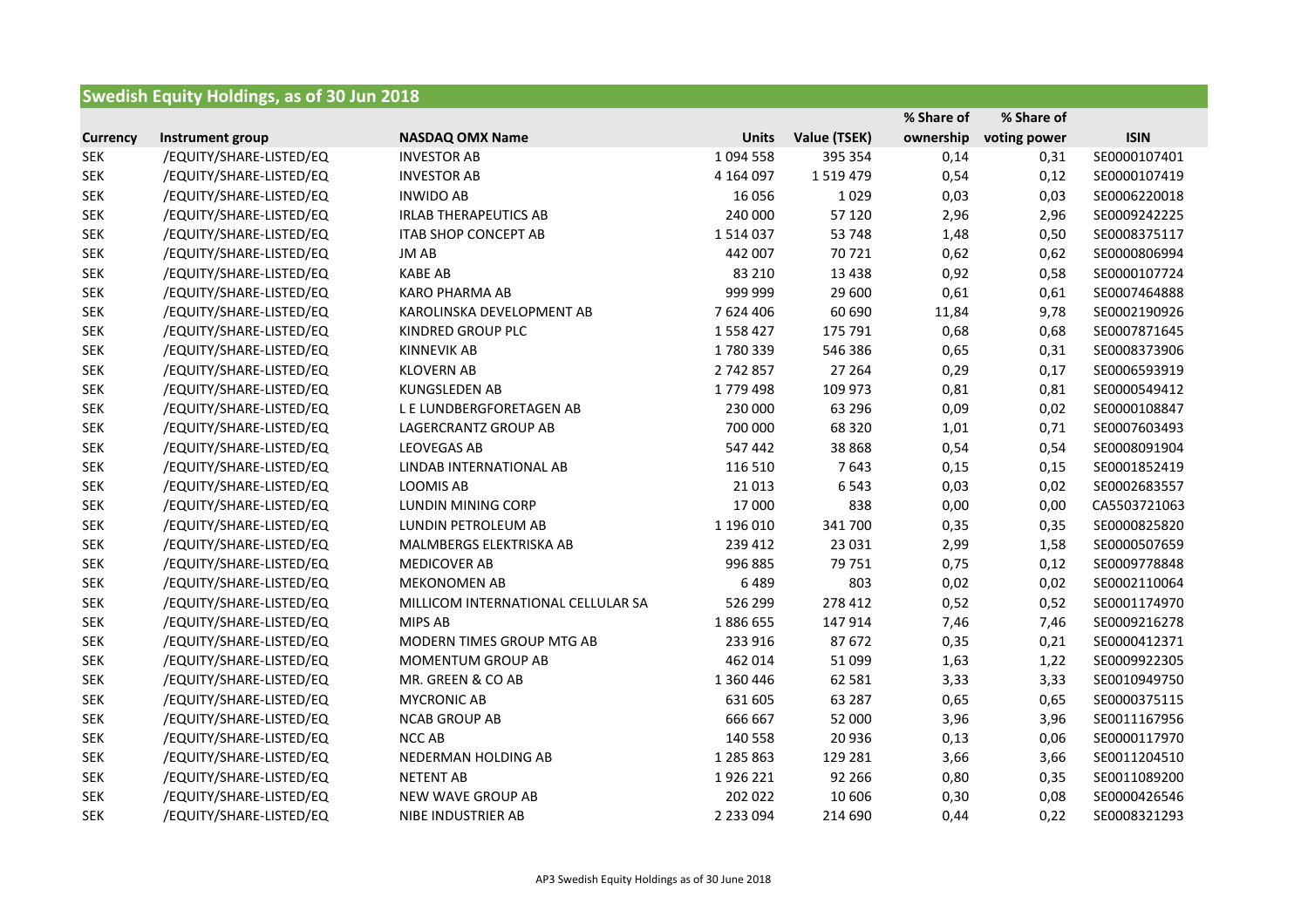| <b>Swedish Equity Holdings, as of 30 Jun 2018</b> |                         |                                  |               |               |            |              |              |
|---------------------------------------------------|-------------------------|----------------------------------|---------------|---------------|------------|--------------|--------------|
|                                                   |                         |                                  |               |               | % Share of | % Share of   |              |
| <b>Currency</b>                                   | Instrument group        | <b>NASDAQ OMX Name</b>           | <b>Units</b>  | Value (TSEK)  | ownership  | voting power | <b>ISIN</b>  |
| <b>SEK</b>                                        | /EQUITY/SHARE-LISTED/EQ | <b>NOBIA AB</b>                  | 34 907        | 2 4 0 7       | 0,02       | 0,02         | SE0000949331 |
| <b>SEK</b>                                        | /EQUITY/SHARE-LISTED/EQ | <b>NOBINA AB</b>                 | 1728955       | 118 606       | 1,96       | 1,96         | SE0007185418 |
| <b>SEK</b>                                        | /EQUITY/SHARE-LISTED/EQ | <b>NOLATO AB</b>                 | 5 5 6 6       | 4024          | 0,02       | 0,01         | SE0000109811 |
| <b>SEK</b>                                        | /EQUITY/SHARE-LISTED/EQ | <b>NORDEA BANK AB</b>            | 27 252 042    | 2 3 5 1 3 0 6 | 0,67       | 0,67         | SE0000427361 |
| <b>SEK</b>                                        | /EQUITY/SHARE-LISTED/EQ | NORDIC WATERPROOFING HOLDING AS  | 638 916       | 52 774        | 2,65       | 2,65         | DK0060738409 |
| <b>SEK</b>                                        | /EQUITY/SHARE-LISTED/EQ | <b>NOTE AB</b>                   | 1 4 1 5 0 0 0 | 30 635        | 4,90       | 4,90         | SE0001161654 |
| <b>SEK</b>                                        | /EQUITY/SHARE-LISTED/EQ | OEM INTERNATIONAL AB             | 472 405       | 85 505        | 2,04       | 0,71         | SE0005876968 |
| <b>SEK</b>                                        | /EQUITY/SHARE-LISTED/EQ | <b>ONCOPEPTIDES AB</b>           | 6 2 2 8       | 999           | 0,01       | 0,01         | SE0009414576 |
| <b>SEK</b>                                        | /EQUITY/SHARE-LISTED/EQ | ORIFLAME HOLDING AG              | 83 999        | 24 2 5 9      | 0,15       | 0,15         | CH0256424794 |
| <b>SEK</b>                                        | /EQUITY/SHARE-LISTED/EQ | PANDOX AB                        | 844 316       | 128 505       | 0,50       | 0,27         | SE0007100359 |
| <b>SEK</b>                                        | /EQUITY/SHARE-LISTED/EQ | PEAB AB                          | 1 258 613     | 85 145        | 0,43       | 0,21         | SE0000106205 |
| <b>SEK</b>                                        | /EQUITY/SHARE-LISTED/EQ | <b>RATOS AB</b>                  | 1 066 014     | 31938         | 0,33       | 0,10         | SE0000111940 |
| <b>SEK</b>                                        | /EQUITY/SHARE-LISTED/EQ | RAYSEARCH LABORATORIES AB        | 974 466       | 102 319       | 2,84       | 0,88         | SE0000135485 |
| <b>SEK</b>                                        | /EQUITY/SHARE-LISTED/EQ | RECIPHARM AB                     | 1600883       | 214 838       | 2,36       | 0,78         | SE0005757267 |
| <b>SEK</b>                                        | /EQUITY/SHARE-LISTED/EQ | <b>REJLERS AB</b>                | 784 575       | 49 4 28       | 4,34       | 2,32         | SE0000123671 |
| <b>SEK</b>                                        | /EQUITY/SHARE-LISTED/EQ | <b>RESURS HOLDING AB</b>         | 32 660        | 1881          | 0,02       | 0,02         | SE0007665823 |
| <b>SEK</b>                                        | /EQUITY/SHARE-LISTED/EQ | SAAB AB                          | 48 5 82       | 18073         | 0,04       | 0,04         | SE0000112385 |
| <b>SEK</b>                                        | /EQUITY/SHARE-LISTED/EQ | SAGAX AB                         | 12 113 829    | 1 344 635     | 4,43       | 3,08         | SE0005127818 |
| <b>SEK</b>                                        | /EQUITY/SHARE-LISTED/EQ | SANDVIK AB                       | 8 2 2 0 6 7 1 | 1 307 087     | 0,66       | 0,66         | SE0000667891 |
| <b>SEK</b>                                        | /EQUITY/SHARE-LISTED/EQ | SAS AB                           | 59 641        | 1025          | 0,02       | 0,02         | SE0003366871 |
| <b>SEK</b>                                        | /EQUITY/SHARE-LISTED/EQ | <b>SCANDI STANDARD AB</b>        | 16 265        | 932           | 0,02       | 0,02         | SE0005999760 |
| <b>SEK</b>                                        | /EQUITY/SHARE-LISTED/EQ | <b>SECTRA AB</b>                 | 84 904        | 20 165        | 0,22       | 0,14         | SE0010133819 |
| <b>SEK</b>                                        | /EQUITY/SHARE-LISTED/EQ | <b>SECURITAS AB</b>              | 2928822       | 431 855       | 0,80       | 0,56         | SE0000163594 |
| <b>SEK</b>                                        | /EQUITY/SHARE-LISTED/EQ | SKANDINAVISKA ENSKILDA BANKEN AB | 12 926 979    | 1 100 862     | 0,59       | 0,60         | SE0000148884 |
| <b>SEK</b>                                        | /EQUITY/SHARE-LISTED/EQ | <b>SKANSKA AB</b>                | 3 198 792     | 520763        | 0,76       | 0,54         | SE0000113250 |
| <b>SEK</b>                                        | /EQUITY/SHARE-LISTED/EQ | <b>SKF AB</b>                    | 3 613 576     | 602 383       | 0,79       | 0,47         | SE0000108227 |
| <b>SEK</b>                                        | /EQUITY/SHARE-LISTED/EQ | SKISTAR AB                       | 54 209        | 10 115        | 0,14       | 0,10         | SE0000241614 |
| <b>SEK</b>                                        | /EQUITY/SHARE-LISTED/EQ | <b>SSAB AB</b>                   | 59 206        | 2 5 0 5       | 0,01       | 0,02         | SE0000171100 |
| <b>SEK</b>                                        | /EQUITY/SHARE-LISTED/EQ | <b>SSAB AB</b>                   | 7 598 768     | 256 686       | 0,74       | 2,02         | SE0000120669 |
| <b>SEK</b>                                        | /EQUITY/SHARE-LISTED/EQ | <b>SSM HOLDING AB</b>            | 961886        | 15 602        | 2,45       | 2,45         | SE0009663511 |
| <b>SEK</b>                                        | /EQUITY/SHARE-LISTED/EQ | SVENSKA CELLULOSA AB SCA         | 4 638 035     | 451 374       | 0,66       | 0,36         | SE0000112724 |
| SEK                                               | /EQUITY/SHARE-LISTED/EQ | SVENSKA HANDELSBANKEN AB         | 14 161 278    | 1 409 897     | 0,73       | 0,74         | SE0007100599 |
| SEK                                               | /EQUITY/SHARE-LISTED/EQ | SWECO AB                         | 21 3 32       | 4 5 0 5       | 0,02       | 0,01         | SE0000489098 |
| <b>SEK</b>                                        | /EQUITY/SHARE-LISTED/EQ | <b>SWEDBANK AB</b>               | 9 496 979     | 1821521       | 0,84       | 0,84         | SE0000242455 |
| SEK                                               | /EQUITY/SHARE-LISTED/EQ | <b>SWEDISH MATCH AB</b>          | 1 4 1 0 1 7 4 | 625 694       | 0,80       | 0,80         | SE0000310336 |